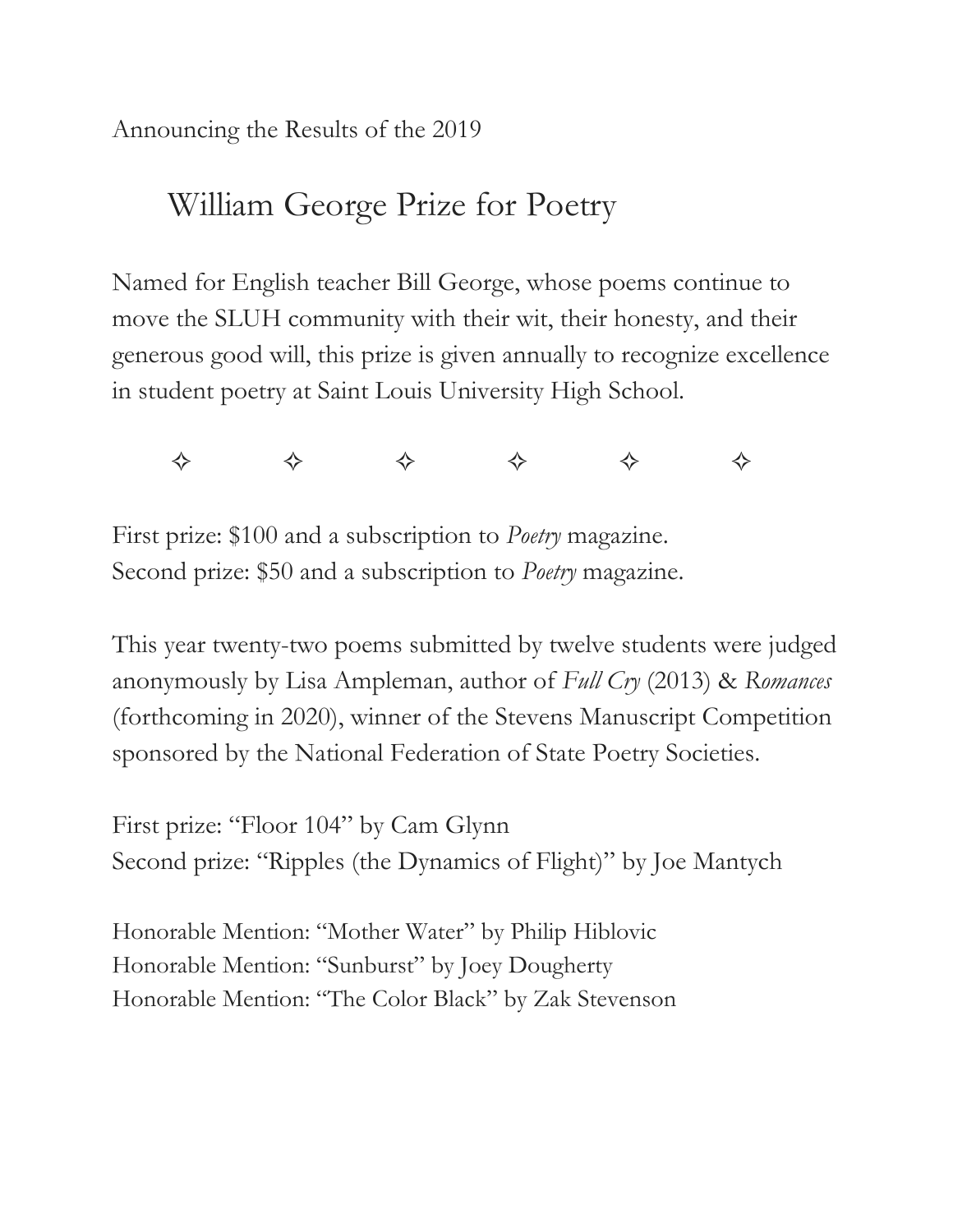### **Floor 104**

*Floor 104 is a reimagination of Dante's fourth circle of hell in which he details the avaricious and the prodigal. While this canto specifically details the mercenary, those who placed money above ethical behaviour, their sins are indeed avaricious in nature. Contrary to Dante's Inferno, Cameron's inferno is set above ground, far above, actually, on the top floors of a skyscraper. While the first 100 floors are home to bustling businessmen, the hidden 101st floor is home to the door to hell. With each floor comes a new set of sinners who couldn't fend off their feelings of incontinence. On the 104th floor, Cameron and his guardian angel, Elon, the former at the prime of his entrepreneurial career and the latter an entrepreneur himself who first brought man to mars, journey through the halls of an office rattled by the croaks of the toadish shades that inhabit the floor. They gather the names and stories of two sinners, Martin Shkreli and Charles P. Bianchi, the first of which they both recognize immediately whilst the latter maintains a shrouded identity. The Canto ends with Cameron fainting in fear of presenting himself to the bellhop who guards the business of Dis.*

I hummed along to Bruno Mars' bars Featured in Travie McCoy's *Billionaire* As our elevator ascended to the 104th floor.  $\frac{3}{2}$ "I wanna be on the cover of Forbes magazine, Smiling next to Oprah and the Queen." I sang, reminiscing on my teenage times. 6 My herald, Elon, interjected immediately Questioning my mindless money mindset: "If you listen carefully you'll soon hear 9 The pain of those who croak for more. Look and listen, yet hold back all desires To touch their wretched, witch-like skin. 12 Not the treasures of the village Woolpit, Nor the treasures of their worldly pursuits, These are the shades of Mercenary." 15

Just as my valiant guide concluded,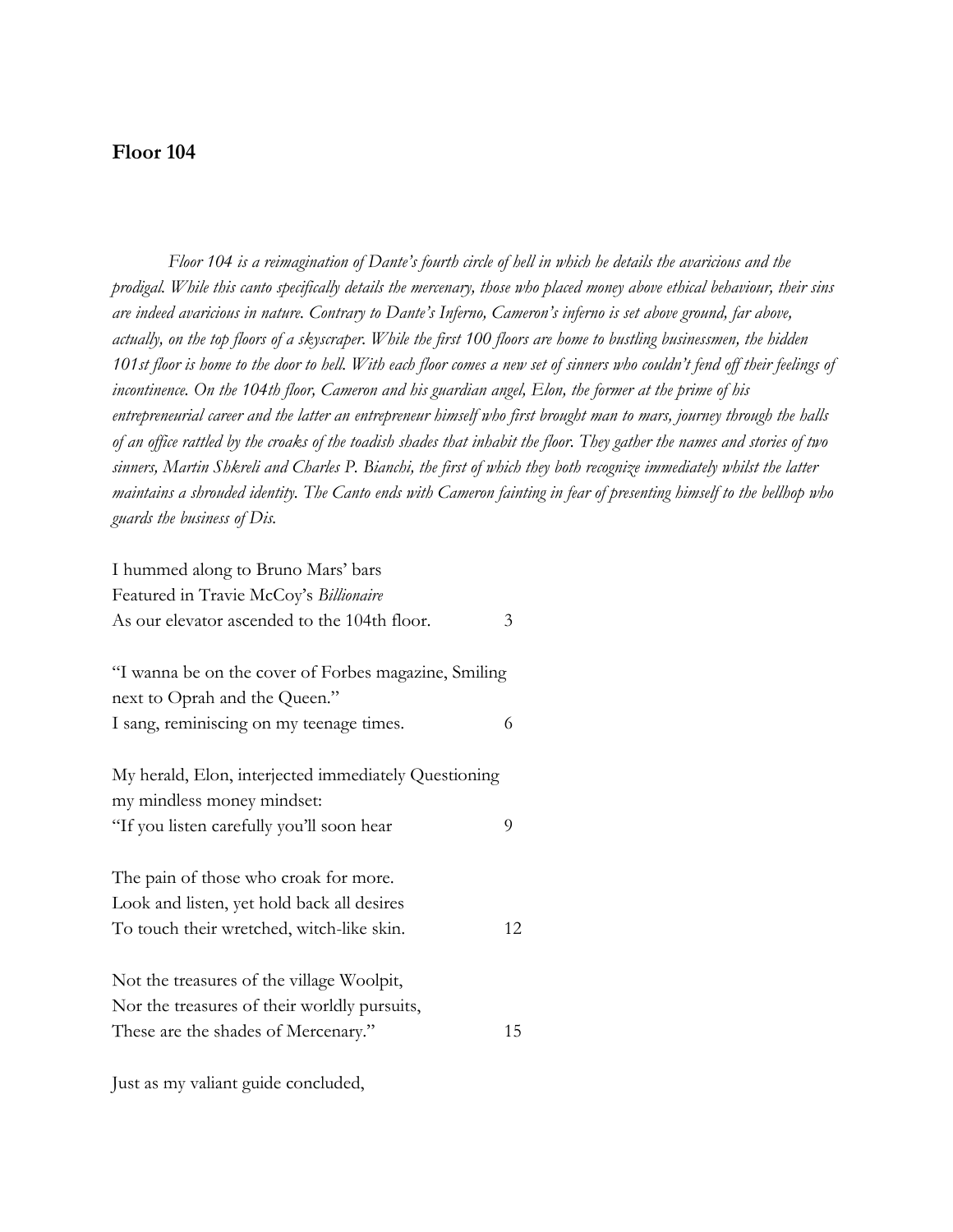| The robotic voice of the elevator,          |    |
|---------------------------------------------|----|
| Lifeless as those of the 104th floor        | 18 |
| Announced our arrival. I wish, Readers,     |    |
| To describe in depth the horrid howls       |    |
| That harrowed the halls of the office.      | 21 |
| However, so intense in amplitude            |    |
| And so varied in frequency, they proved     |    |
| Imperceptible to ears of my own.            | 24 |
| Yet, I could feel the vibrations            |    |
| Of the wretched echoes of the croaks        |    |
| Of pain emitted from the avaricious.        | 27 |
| Elon, who had yet to be bothered            |    |
| By the shades we had encountered,           |    |
| Hid his ears, mirroring those around us.    | 30 |
| He glanced towards a man, whose             |    |
| Short stature and youthful grin,            |    |
| Paired with his familiar Bronx accent       | 33 |
| Made him appear all too approachable.       |    |
| With a timid face, the shade questioned me: |    |
| "You, who converse in my own tongue,        | 36 |
| Whose skin is not afflicted like my own,    |    |
| Who confused heaven and hell?               |    |
| Why do you visit the eternal rat-race?"     | 39 |
| With my guide still crazed,                 |    |
| By the deafening croaks.                    |    |
| I was forced to answer for myself:          | 42 |
| "Confused I am certainly not,               |    |
| For I am sent through hell                  |    |
| To journey to the heights of heaven.        | 45 |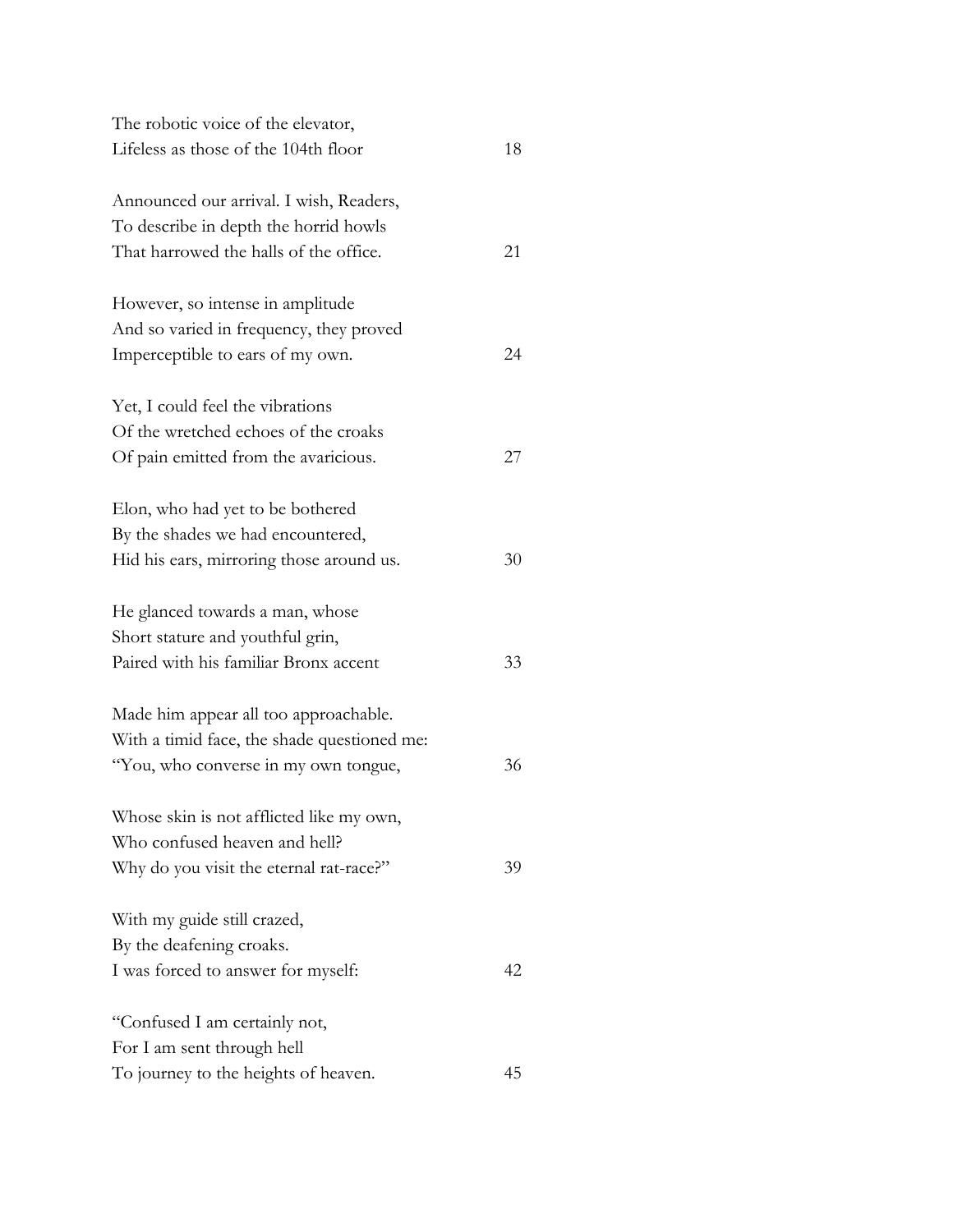| Lost, I felt, but found, I feel.           |    |
|--------------------------------------------|----|
| Working overtime Sunday eve,               |    |
| Lacking all purpose and pleasure,          | 48 |
| Mid-way through my career,                 |    |
| Elon beckoned for me, and I,               |    |
| Trusting his innovative nature, followed.  | 51 |
| The elevator closed on earth               |    |
| And opened many floors above,              |    |
| Revealing this ever-hidden                 | 54 |
| Yet ever-present, never-resting place,     |    |
| A Motel 6 shrouded in a Four Seasons.      |    |
| Although check-in is cheap,                | 57 |
| Check-out is non-existent.                 |    |
| I come to share your name                  |    |
| And bring your story to fame.              | 60 |
| So, please do, share you name              |    |
| So that I can proclaim your presence       |    |
| To my co-workers below us."                | 63 |
| The shade knew very well                   |    |
| That I knew his infamous identity.         |    |
| A man of my time and profession,           | 66 |
| Yet not of my moral conscience.            |    |
| "You and I both know fundamentals          |    |
| Of Economics. Supply and Demand.           | 69 |
| The consumers consumed, and I,             |    |
| The producer, produced in ample amounts.   |    |
| Have you ever played Monopoly?             | 72 |
| I won. Monopoly. Supply and Demand.        |    |
| That's what did it! Multiplying the price, |    |
| Over, and over, and over again.            | 75 |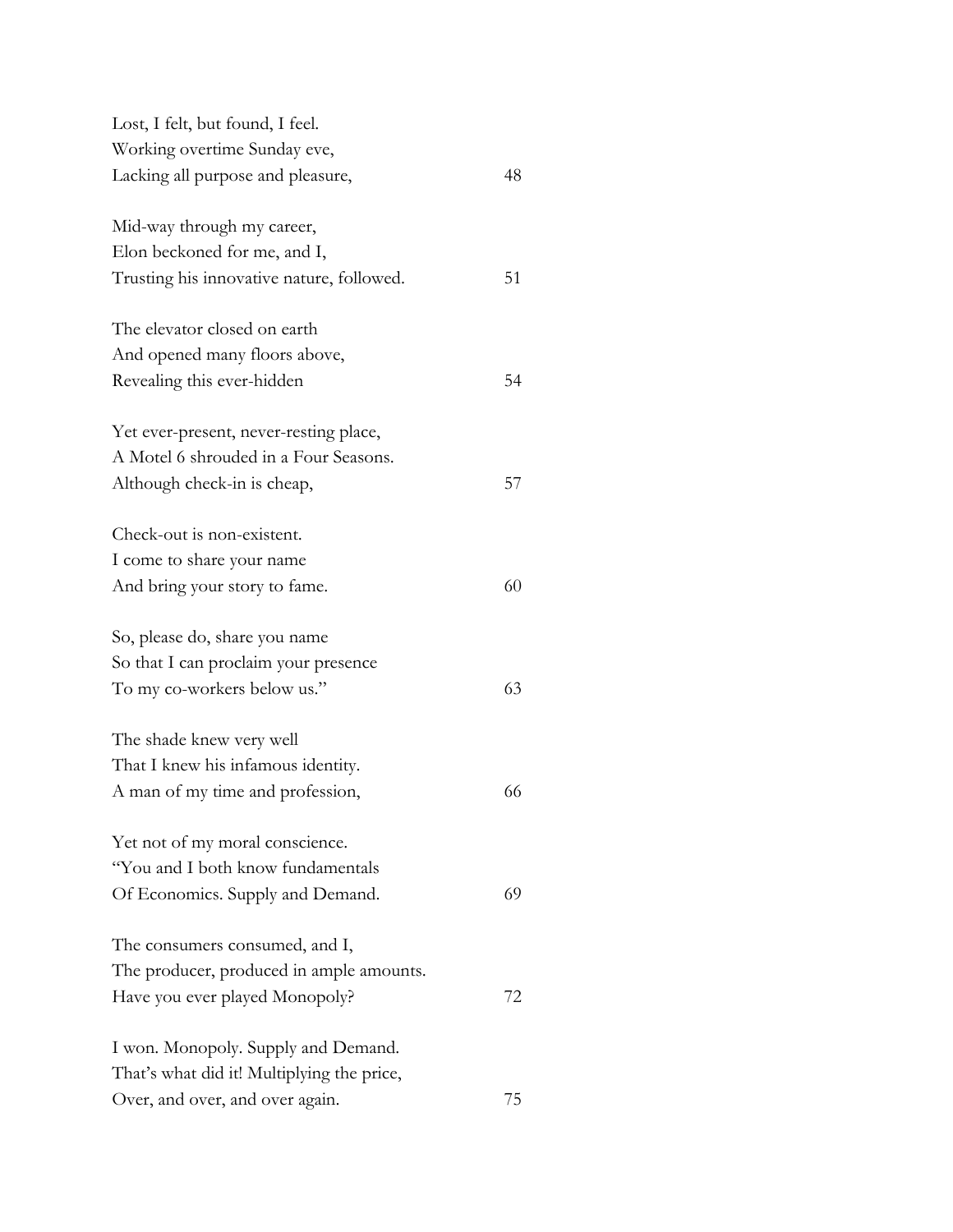| Fifty-six times in fact! Amazing!                   |     |
|-----------------------------------------------------|-----|
| But Lady Liberty conspired against me;              |     |
| Insecurity secured by my newfound wealth,           | 78  |
| Led the former queen of green                       |     |
| To lock me up, for years, and years,                |     |
| And years again. Seven years exact!                 | 81  |
| Warn your boss of the envies of the gods,           |     |
| For what once was gain only leads to loss."         |     |
| While my intellect calls me to understand           | 84  |
| His attempts to outsmart the strong,                |     |
| I am lost allowing my heart to open                 |     |
| To his attempts to profit off the weak.             | 87  |
| Elon, still stuck with his ears plugged             |     |
| And his arms overhead tornado drill style,          |     |
| Shot me a look to continue down the hall.           | 90  |
| Cubicles, riddled with the frames                   |     |
| Of family photos, faces long forgotten.             |     |
| Against my guides will, I stopped abruptly,         | 93  |
| Hypnotized by a heap of burning stamps              |     |
| Featuring faces of those who stamped Italy          |     |
| Through politics, art, and science.                 | 96  |
| For a short stint, I saw the dictator Caesar,       |     |
| Next I found the Florentine flatterer, Dante,       |     |
| And as if through a lens, a clear image of Galileo. | 99  |
| Attempting to salvage the singed stamps,            |     |
| A sole shade hopped around the flaming mound.       |     |
| Struck on the side he knew not,                     | 102 |
| His right-half was stuck paralyzed.                 |     |
| With skin more toad-like than the rest,             |     |
| Rough, dry, and warted beyond recognition.          | 105 |
|                                                     |     |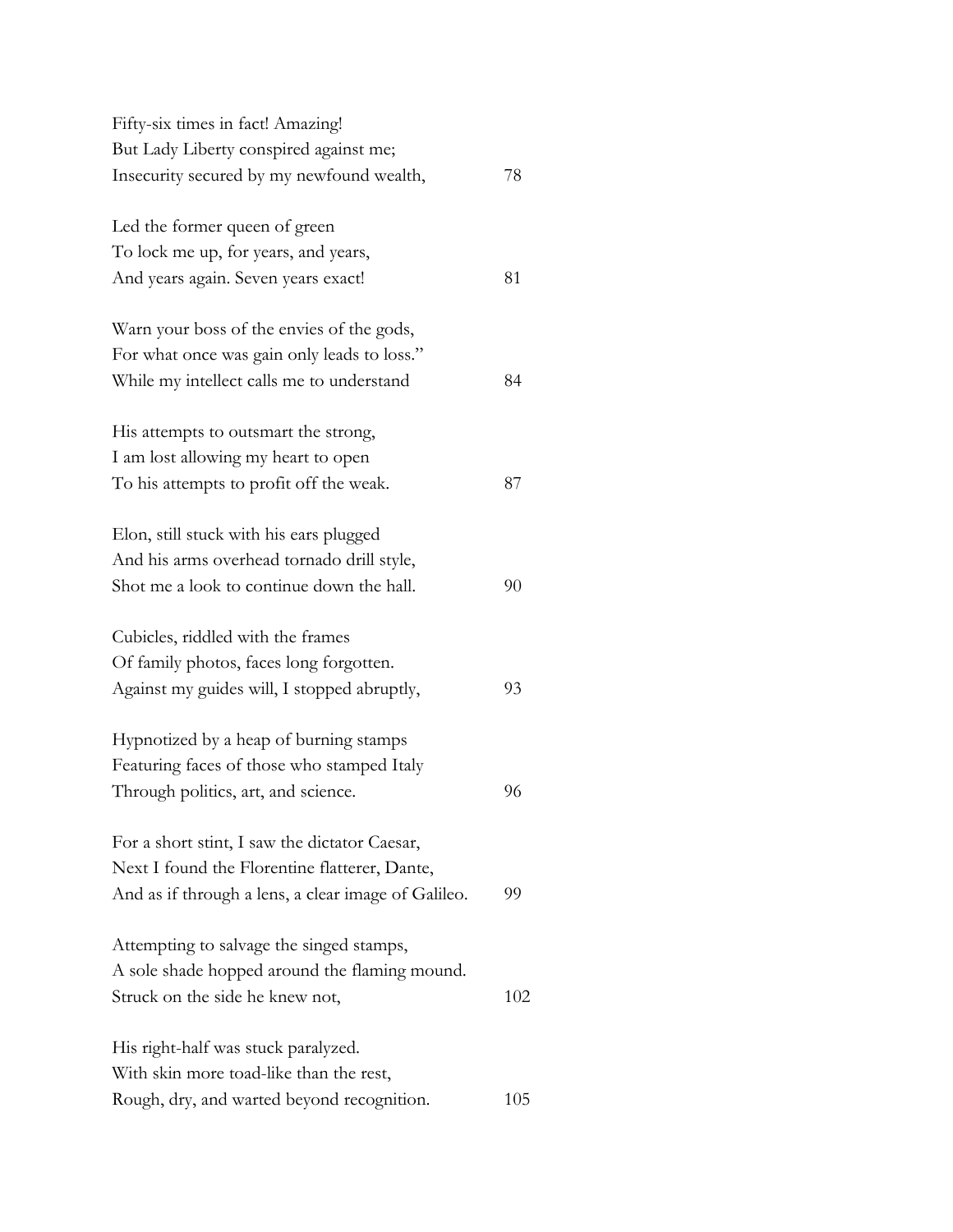| Yearning to discover the cause of his affliction,  |     |
|----------------------------------------------------|-----|
| I spoke: "I recognize your accent as Italian,      |     |
| Yet you speak English broken as your bones.        | 108 |
|                                                    |     |
| Share your story with me, you shameful soul,       |     |
| So that I can redefine your wordly image."         |     |
| And he responded, albeit crudely:                  | 111 |
| "I am Charles P Bianchi, and I am here             |     |
| For reasons beyond me. I lived a life of charity,  |     |
| Promising lucrative rewards to the patient.        | 114 |
|                                                    |     |
| It was simply arbitrage, t'was not arbitrary.      |     |
| Sure, I shorted a few, but I boosted a great many. |     |
| His money paid his money paid his money,           | 117 |
| But there was no money to pay him back.            |     |
| He, envious of my deeds of goodwill,               |     |
| Called up the feds, then it was all downhill."     | 120 |
| I told them not to worry, everyone gets a share,   |     |
| But little did they care. Despite the demise       |     |
| Of my syndicate, I still showed them I'm there.    | 123 |
|                                                    |     |
| No food or drink was enough to repay them,         |     |
| And I died a beggar, just as I was born."          |     |
| His pitch proved to sway me to sadness,            | 126 |
| I sympathized with his collapse. Elon,             |     |
| Witnessing my weakness, warned me, saying:         |     |
| "The shades here sell nothing but empty stories,   | 129 |
|                                                    |     |
| Promises they can't keep, seeking profits          |     |
| That would make even a rich man weep.              |     |
| You shall speak no more to shades of this floor.   | 132 |
| Schemers, swindlers, and scammers galore,          |     |

They feed off your attention, time, and money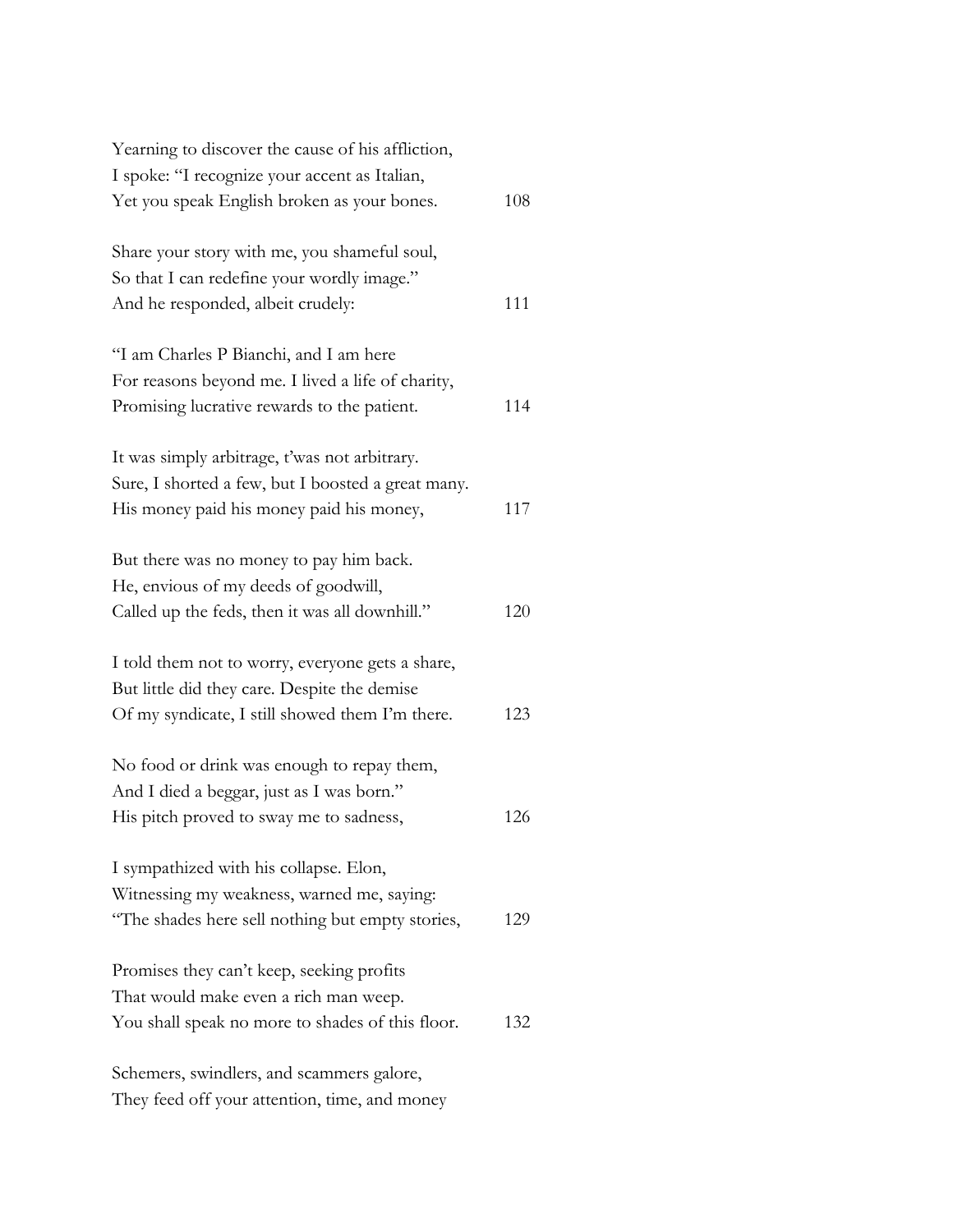| Until they run you dry, just as they stay eternally.                                     | 135 |
|------------------------------------------------------------------------------------------|-----|
| Come now, follow me to the door,<br>Before we rise again, the bellhop asks               |     |
| Where we must go, journeying through Hell,                                               | 138 |
| With you still alive and well. Tell him<br>Of your divine destination, prove to him      |     |
| You are worthy ascending to heavenly heights."                                           | 141 |
| My mind clouded darker than the shades<br>Of this office. I struggled to keep my footing |     |
| As my knees locked, eyes shut, and I fell,                                               | 144 |

Out like a light, no chance for a goodnight.

—Cam Glynn

Notes on Floor 104

1-6: The Canto begins with an allusion to the 2010 hit song, *Billionaire*, by Travie McCoy, a song which would have been popular through Cameron's teenage years. The song song has a catchy flow, one that would be easy to catchy yourself singing along to. However, the song boasts money obsessed lyrics, with the pre-chorus chanting "I wanna be a billionaire so fucking bad." This promotes the idea that money motives penetrate all aspects of our lives, an issue still prevalent in modern times.

7: Elon Musk, Cameron's guide throughout his journey to heaven, was arguably the most prominent figure of the 21st century. In the year 2035, ahead of his previously announced schedule, Elon sent man to mars for the first time in the history of humanity. This marvelous feat, along with his humanitarian efforts and focus on providing energy to all of the earth, leave Elon remembered as arguably the most ethical business leader of the modern era.

10-12: The sinners of Floor 104 have been turned to toads, a common symbol of avarice. In essence, they are the sin that they committed throughout their lives. Hence, they **croak for more** and suffer from **wretched, witch-like skin**. Cameron is urged to not touch the toads due to the widely believed myth that if you touch the skin of a toad, you will be afflicted with warts like those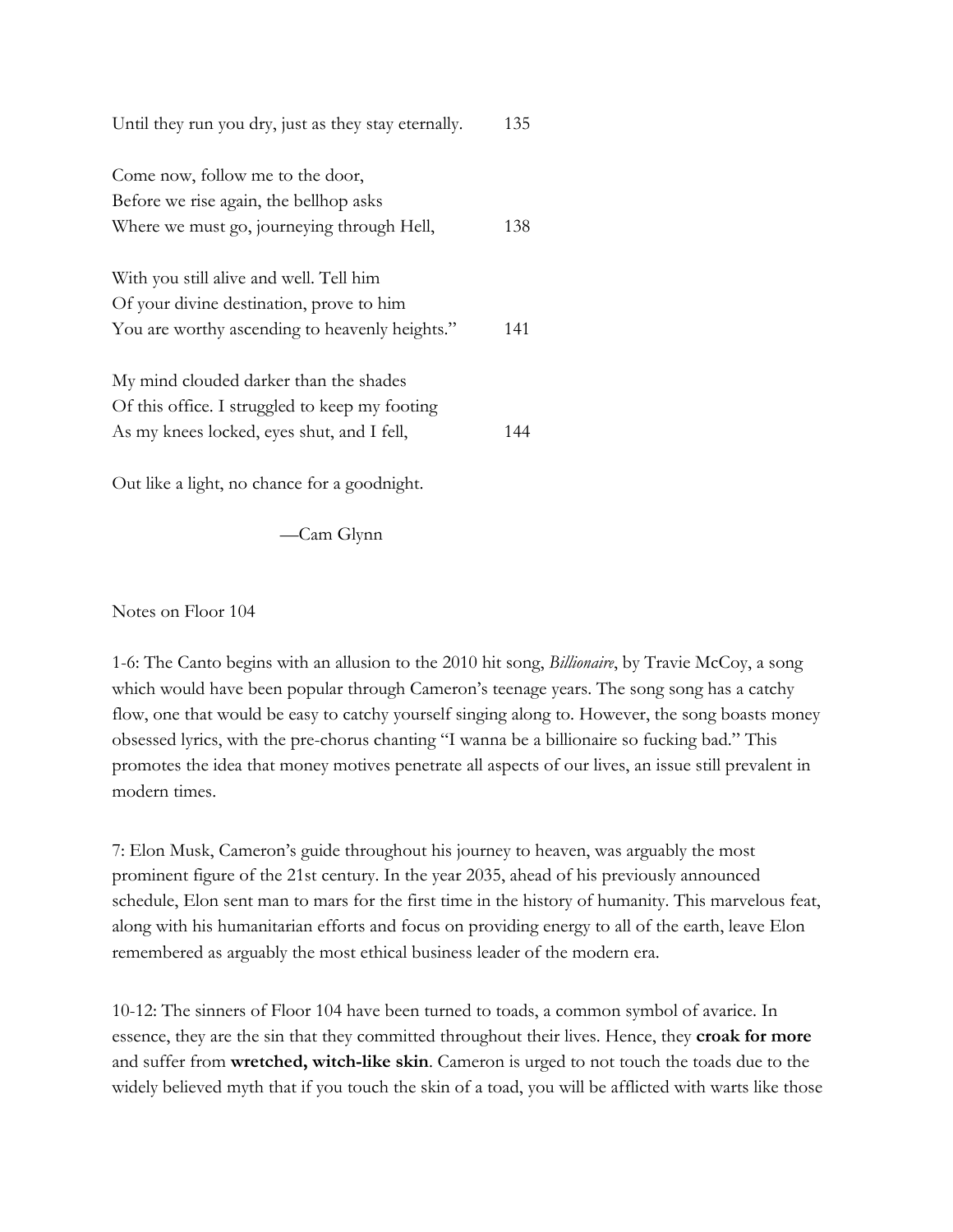of the toad.

13: **Woolpit** is a village in England where it is told that during the 12th century, two children mysteriously appeared, both afflicted with abnormally green skin.

15: **Mercenary**: (of a person or their behavior) primarily concerned with making money at the expense of ethics (https://en.oxforddictionaries.com/definition/mercenary).

30: While the croaks were imperceptible to the ears of Cameron, Elon was capable of hearing them due to his deceased nature. The ability of the croaks to bother Elon, whom Cameron paints in a seemingly divine image, proves the disturbing power of the croaks.

30: Elon is **mirroring** the shades of the 104th floor because like them, he too turned a great profit in life; however, he confronted this potential issue and decided to use his excess wealth for the goodness of others, thereby separating himself from these sinners.

33: Cameron, who tends to note the accents of the shades and proceeds to use this knowledge to judge the shades, encounters a man from the same city as his workplace, New York City. 37-38: In these lines, the yet-to-be revealed shade recognizes Cameron's human nature noting Cameron's skin which **is not afflicted like mine own.** He goes on to tell Cameron that he belongs in heaven, not hell.

39: **Eternal rat-race**: hell represents a never ending climb to the top, a lifestyle which engulfed the sinners who reside here.

46-51: **Mid-way through my career**:Cameron explains the origin of his story, explaining how it started with him feeling lost during the middle of his career. This places him at age 43 and sets his visit through hell in the year 2043. **Lost, I felt, but found, I feel**: Although he was feeling empty, his journey has provided him with a new sense of purpose.

56-58: **A Motel 6 shrouded in a Four Seasons**: While the business world may appear sexy and glamorous, like a fancy hotel chain such as the Four Seasons, at the core it is dirty and unenticing, like a cheap motel. **Although check-in is cheap / Check-out is non-existent**: It is easy to be tempted and drawn into committing hellish sins, but there is no true refuge from the grips of the Devil.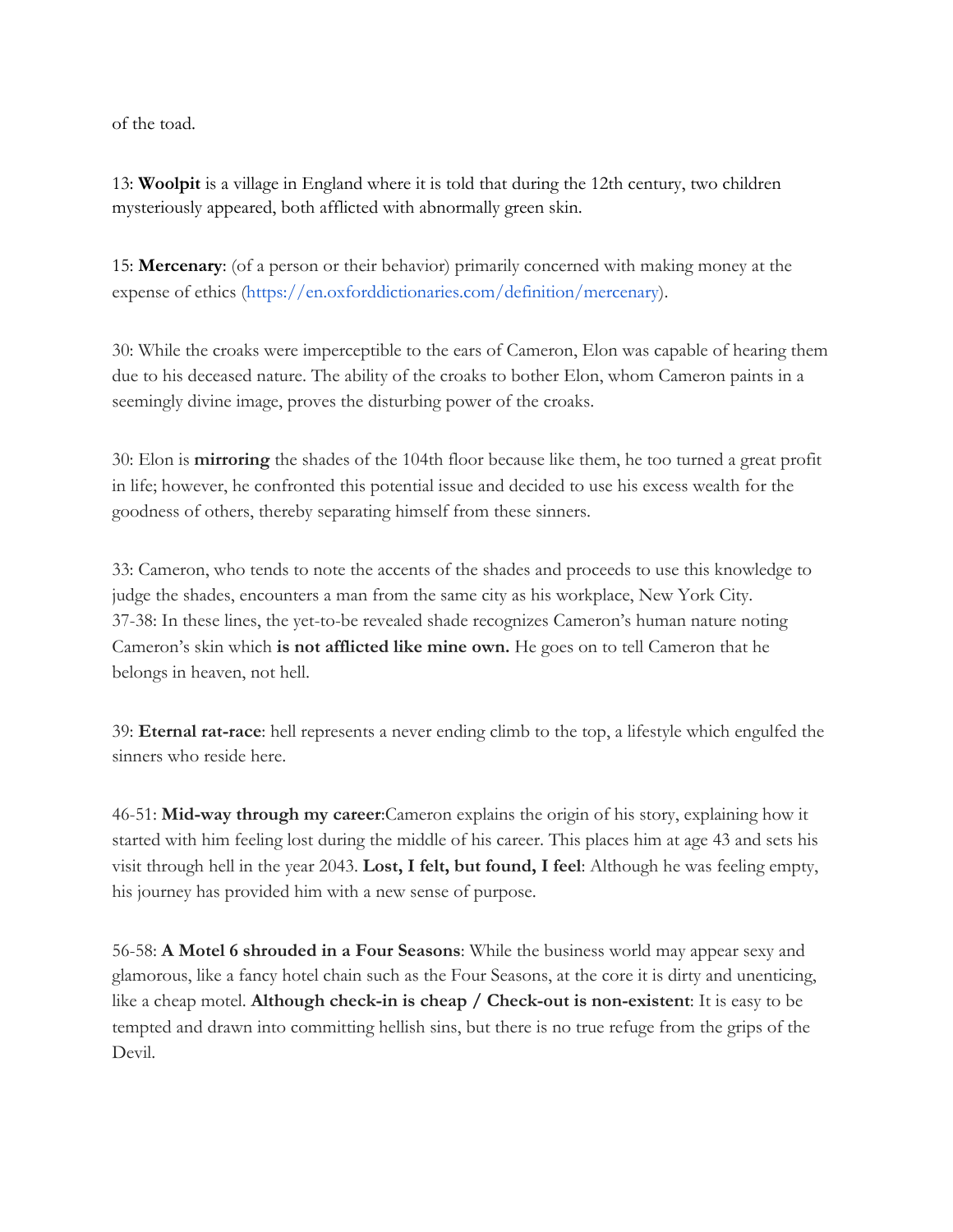64-65: **The shade knew very well / That I knew his infamous identity**: The shade, which will soon be indisputably identified as Martin Shkreli, is a man that Cameron would have known well through his profession and while there is no evidence other than a few mentions in tweets, it is likely the two would have been acquaintances.

73-74: **Monopoly. Supply and Demand. / That's what did it!**: Shkreli blames the market for his sin, refusing to take responsibility for his wrongdoings, a trend we notice throughout all the entirety of Cameron's *Inferno*.

74-76: **Multiplying the price, / Over, and over, and over again. / Fifty-six times in fact!**: Martin Shkreli was infamous for raising the price of Daraprim, an antiparasitic drug for which he possessed sole ownership, from \$13.50 to \$750 per pill, increasing it by a factor of fifty-six.

77-79: **Lady Liberty**: Cameron uses the Statue of Liberty as a symbol for America. Martin believes that the whole of America was against him. Martin refers to Lady Liberty as the **former queen of green** because he believes that he dethroned her as the king of green (green as in money).

78: **Insecurity secured**: Martin was criminally charged with securities fraud, a charge unrelated to his manipulation of Daraprim.

84-87: While Cameron, as a businessman himself, can understand Martin falling to the temptations of securities fraud in which he screwed over the rich (**the strong**), he emphasizes that this is not the primary cause of his placement on the 104th floor, rather his deprivation of the poor and needy (**the weak**) from a life-saving drug is what led to his eternal damnation.

92: **faces long forgotten**: The mercenary of the 104th floor placed profit above even their family, causing them to forget even those who they claimed to love.

97: **For a short stint**: One of the most notable political leaders of ancient Rome, Caesar, was only dictator for four years before he was assassinated.

98: **Florentine flatterer**: Dante, a well-revered Florentine poet of the late 13th and early 14th century, was well-known for his love poems dedicated to a lover he yearned for, Beatrice. He is also remembered through his *Commedia*, which features the *Inferno* which inspired Cameron's *Inferno* (this can be seen through the many parallels between their works).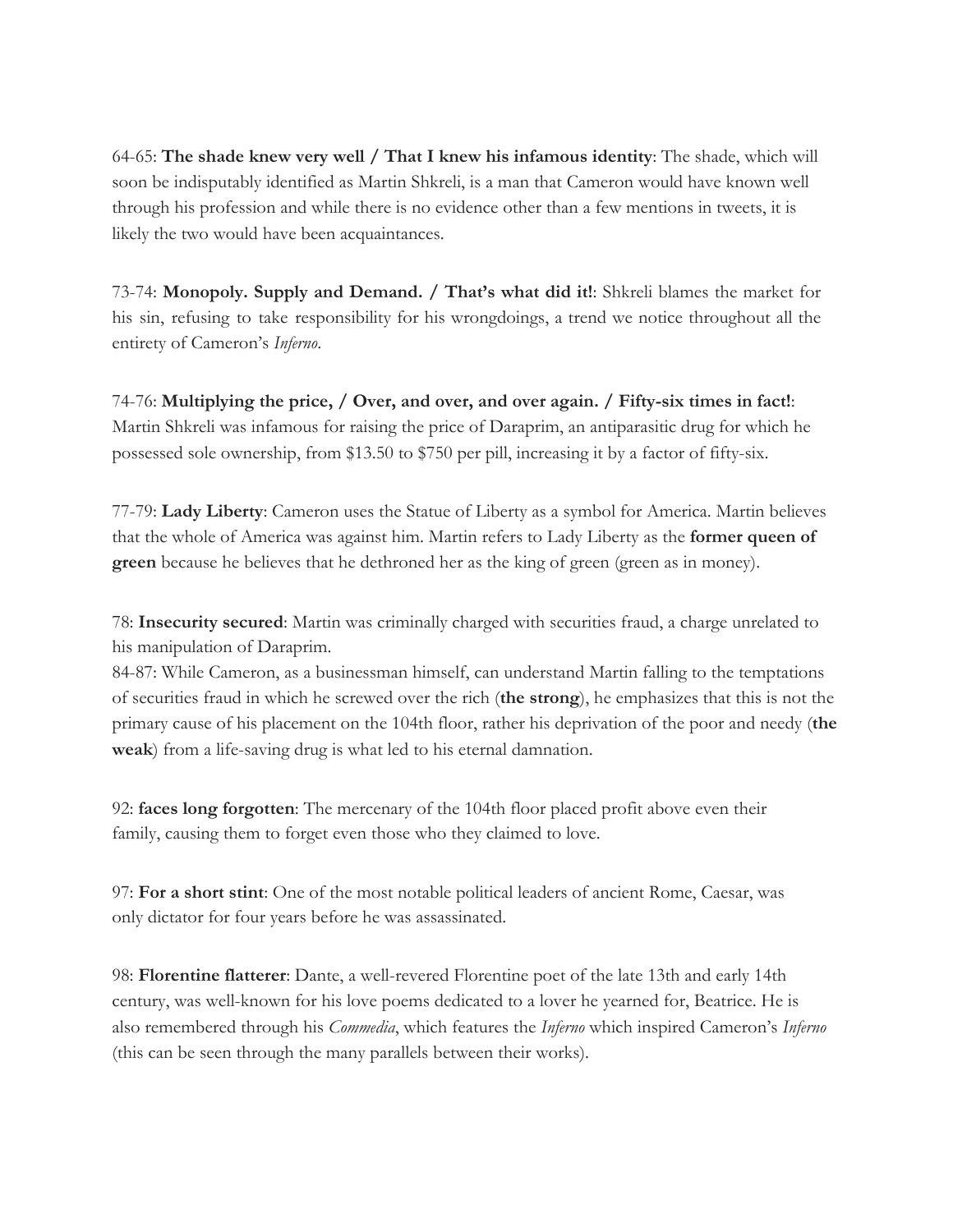99: **as if through a lens**: Galileo, a prominent scientist of the late 16th and early 17th century, most well-known for his invention of the telescope.

102-103: **Struck on the side he knew not, His right-half was stuck paralyzed**: The shade was paralyzed on his right side because in life he preferred to chose wrong over right.

112-115: **Charles P Bianchi**: The shade identifies himself using his alias, Charles P Bianchi, however we know very well that the shade is actually Carlo Ponzi, for whom the term Ponzi Scheme originates. Ponzi is infamous for his scheme in which he took advantage of **arbitrage**, exchanging IRCs (International Reply Coupons) for more valuable stamps from other countries. Like Shkreli, Ponzi refuses to take responsibility for his sin, arguing that he had no choice (**t'was not arbitrary**).

117-120: Cameron keeps his description of the Ponzi scheme intentionally vague and confusing because it was this very aspect of the scheme that led to Ponzi's ultimate downfall. Ponzi used new investors money to repay old investors, and eventually, the complex chain collapsed.

121: **I told them not to worry, everyone gets a share**: In order to emphasize the similarities between the Ponzi scheme and Milo's syndicate from the novel *Catch-22*, Cameron echoes the words of Milo Minderbinder.

124-125: **No food or drink was enough to repay them**: While hiding from the law, Ponzi purchased a macaroni plant and a vineyard in an attempt to repay his investors. Unfortunately, like the rest of his grand schemes, his efforts failed and he died a debtor

135: **Until they run you dry, just as they stay eternally**: The mercenary shades of the 104th floor attempt to squeeze every last bit of money out of those they encounter, attempting to run them dry. This is fitting with transformation into toads as they are stuck with dry skin.

137: **bellhop**: The bellhop guards the entrance to the business of Dis. This character mirrors Dante's character of the gatekeeper who guards the entrance to the fifth circles and beyond.

145: **Out like a light, no chance for a goodnight**: Cameron, lacking the fortitude to approach the bellhop himself, abruptly faints, keeping in line with his habit of fainting under pressure.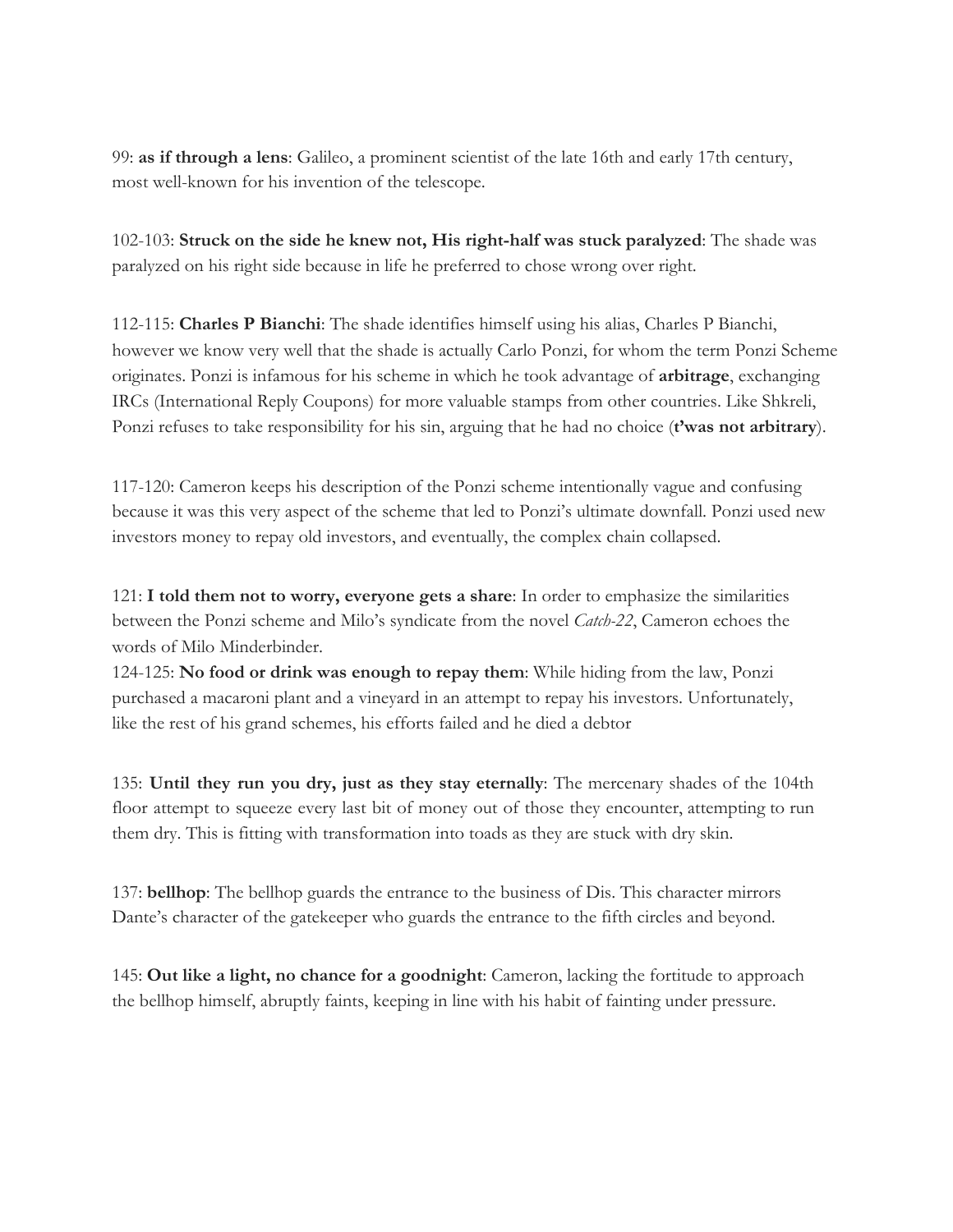# **"ripples (the dynamics of flight)"**

startled: they shoot out of the shivering black, a sopping mass of feathers flapping like fleeing footsteps, those feet that are flesh and that fear flesh (those feet that drag dust into the depths of the suburbs), those wings that wait and whimper (those wings that streak into the reeking white of the sky).

groaning limbs hurl rocks with grass-stained hands, these limbs that thump to the crackle of coronas under squealing tires, the yelp of yellow lawns as the clouds leave them behind, the howl of buzzing summer nights when dogs go hungry.

and as the wings watch the water blacken, their bloated bellies can't tell that the water is still just bobbing water, and the rocks and groans grow heavy as they flee into the startled white above them all.

—Joe Mantych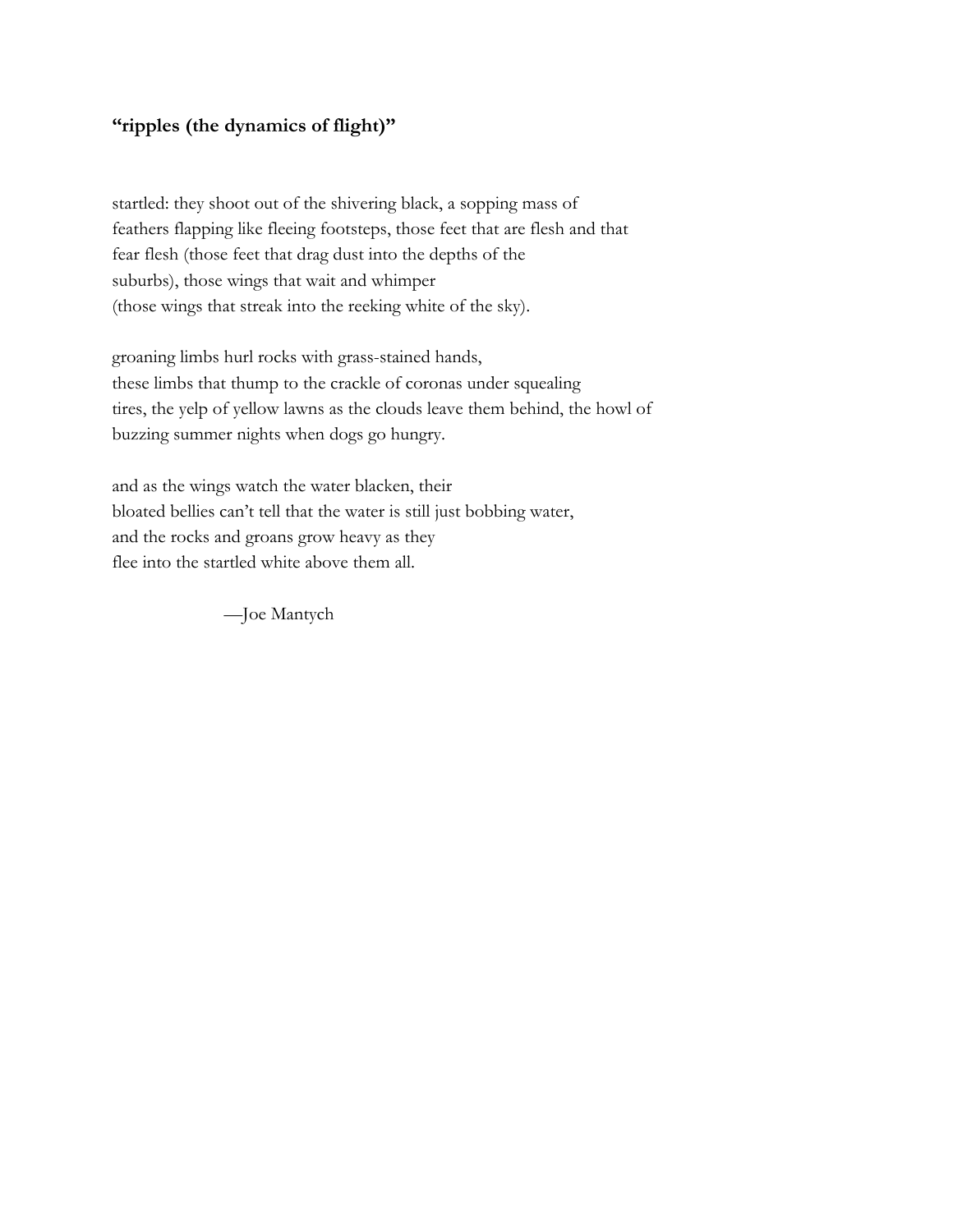#### **Mother Water**

As she trodded along the fickle creek, She revelled in its viridescent heart.

The swell of current and porcelain swans, Lily pads bore witness to mourning sun. The evening air lingered as if to yawn, Beneath lilac sky, awakening dun.

Pebbles, creek's rocky hands, cleaved to her toes. Steadfast balancers clenched delicate frame. But the body engulfed her wretched pose. To Mother Water, she felt just the same.

Wanton girl birthed of wavering ripple, Rose water mothered tongue in Rosa's cheek. Rosa took suck from Natura's nipple. The wisdom of mother she once had seeked.

If only she beheld the centerpiece: Her own viridescent heart. She would weep her rapture, then swiftly cease, And restore within her what fell apart.

—Philip Hiblovic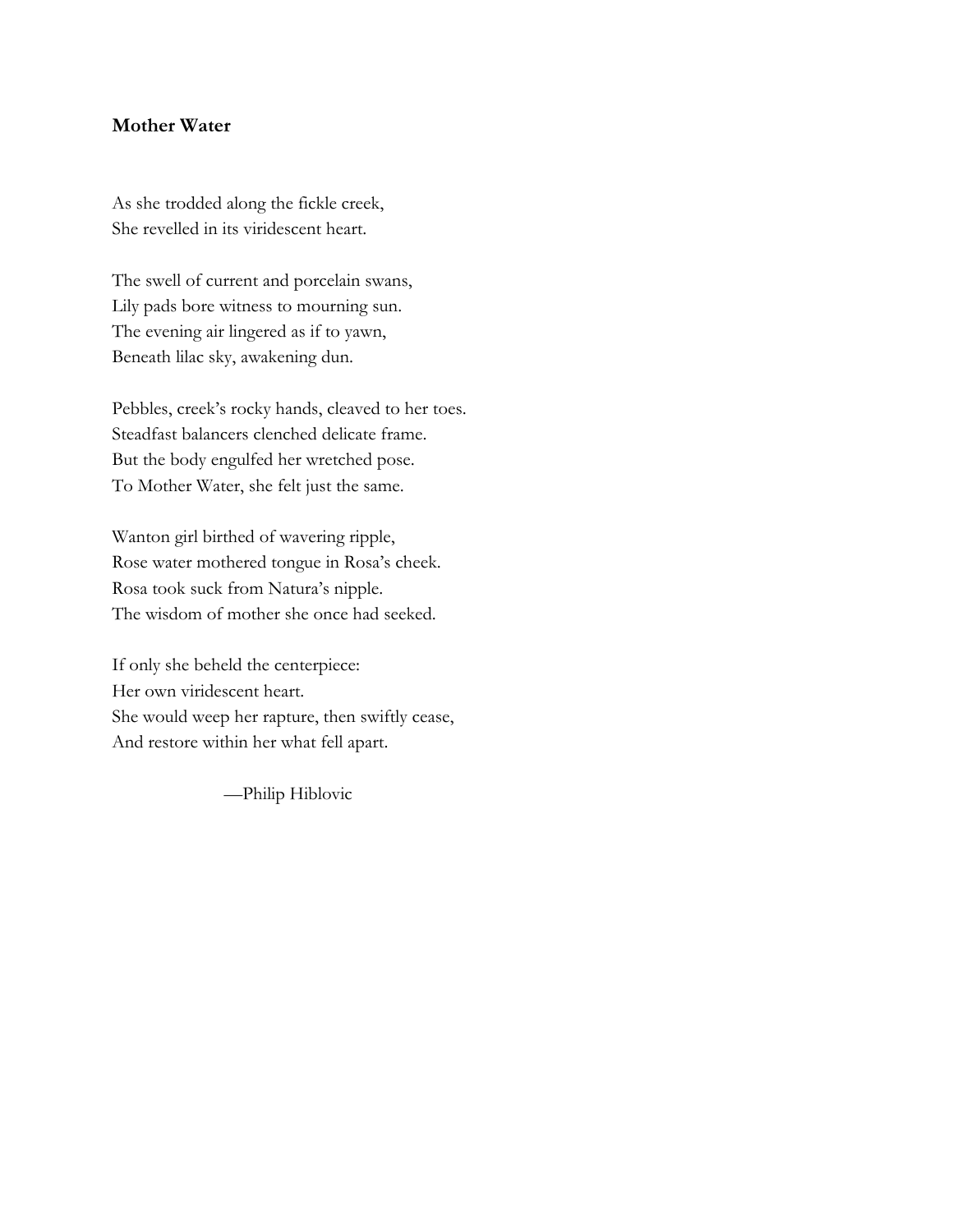# **Sunburst**

The day is dead and so is she, Brain and blood a soupy sameness, Like the sunset-papier-mâché-color-collage In the sky.

Her weapon is the purr of a nightjar, In frightening tandem with a shot: A *boom* finally free of the barrel, Finally home in the skull.

Was she sad to go? Undoubtedly… but so too the sun Mourns at that hour when the azure Surrenders the stars.

He swallows the sad and the sameness, And sets the same as before.

—Joey Dougherty